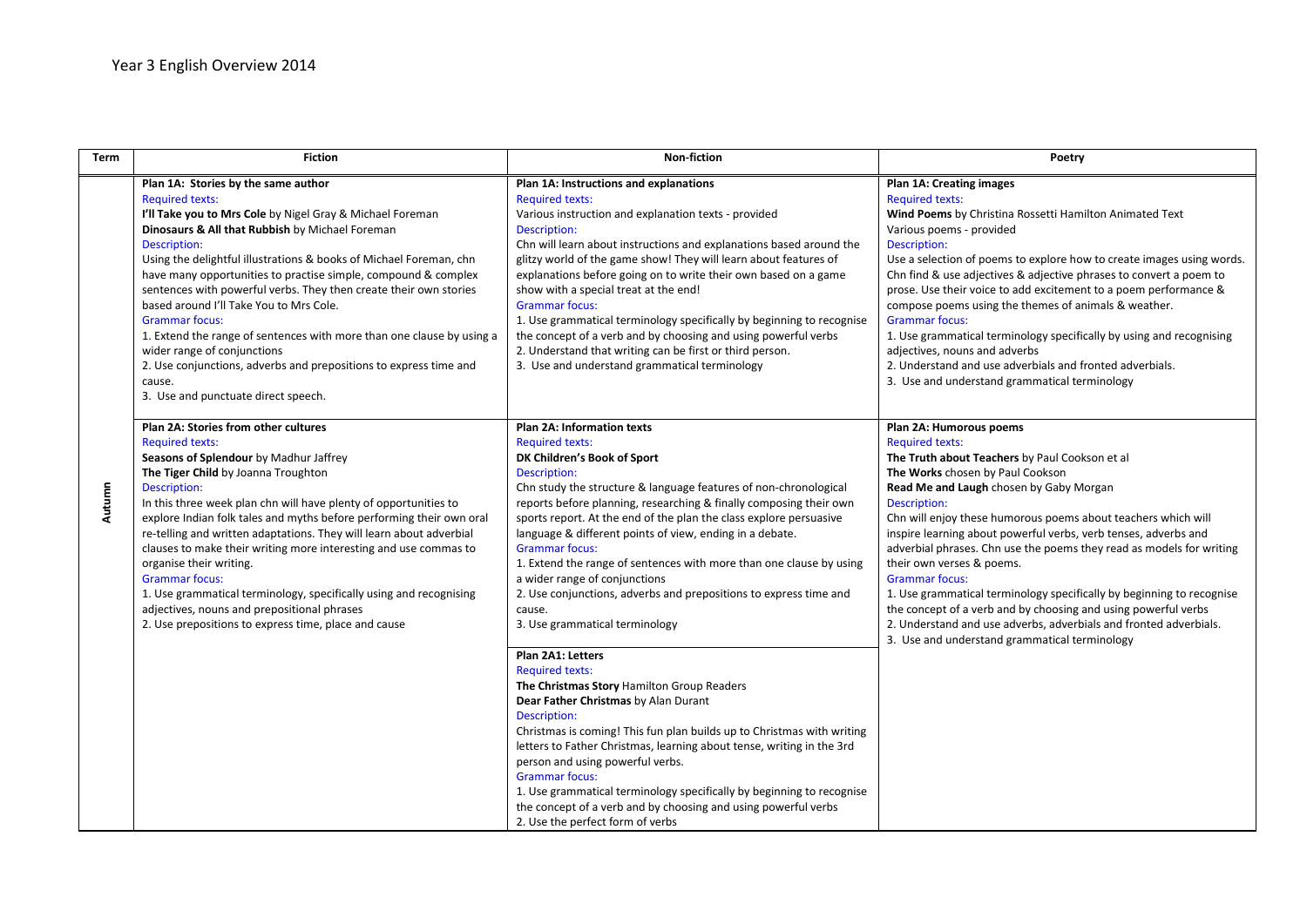| <b>Term</b> | <b>Fiction</b>                                                                                                                                                                                                                                                                                                                                                                                                                                                                                                                                                                                                                                                                                     | Non-fiction                                                                                                                                                                                                                                                                                                                                                                                                                                                                                                                                                                                                                                                                                            | Poetry                                                                                                                                                                                                                                                                                                                                                                                                                                                                                                                                                                                                                |
|-------------|----------------------------------------------------------------------------------------------------------------------------------------------------------------------------------------------------------------------------------------------------------------------------------------------------------------------------------------------------------------------------------------------------------------------------------------------------------------------------------------------------------------------------------------------------------------------------------------------------------------------------------------------------------------------------------------------------|--------------------------------------------------------------------------------------------------------------------------------------------------------------------------------------------------------------------------------------------------------------------------------------------------------------------------------------------------------------------------------------------------------------------------------------------------------------------------------------------------------------------------------------------------------------------------------------------------------------------------------------------------------------------------------------------------------|-----------------------------------------------------------------------------------------------------------------------------------------------------------------------------------------------------------------------------------------------------------------------------------------------------------------------------------------------------------------------------------------------------------------------------------------------------------------------------------------------------------------------------------------------------------------------------------------------------------------------|
| Spring      | Plan 3A: Myths and legends<br><b>Required texts:</b><br>The Orchard Book of Greek Myths by Geraldine McCaughrean<br><b>Greek Myths by Marcia Williams</b><br>The Hamilton Book of Traditional Tales<br>Description:<br>Become familiar with a range of Greek Myths. Use them to study<br>powerful verbs, verb tenses, use of 1st & 3rd person, paragraphs &<br>ways of showing dialogue. Chn draw story maps to learn a Greek Myth<br>off by heart & to retell another myth in written form.<br><b>Grammar focus:</b><br>1. Use powerful verbs/ Begin to recognise the concept of a verb.<br>2. Understand that writing can be $3^{rd}$ or $1^{st}$ person.<br>3. Use and punctuate direct speech. | <b>Plan 3A: Recounts</b><br><b>Required texts:</b><br>The Day I Swapped my Dad for Two Goldfish by Neil Gaiman & Dave<br>McKean<br>Diary of a Killer Cat by Anne Fine<br>Description:<br>Explore The Day I Swapped my Dad for Two Goldfish. Act out swap<br>stories; learn about adverbials & recounts using past tense & 1st<br>person & chronological order. Write a new version of The Diary of a<br>Killer Cat using recount features & complex sentences.<br><b>Grammar focus:</b><br>1. Use adverbs and adverbials (prepositional phrases which act as<br>adverbs).<br>2. Create complex sentences.<br>3. Use commas after or before phrases and clauses.<br>4. Use and punctuate direct speech. | Plan 3A: Traditional poems<br><b>Required texts:</b><br>A Child's Garden of Verses by Robert Louis Stevenson<br>Description:<br>Explore the poems of Robert Louis Stevenson and write a class poem<br>using rhyming couplets. Revise verb tenses and learn about<br>prepositions. Explore the poem Windy Nights and learn it by heart.<br>Produce a class book containing poems written by the children.<br><b>Grammar focus:</b><br>1. Introduce the idea of tense in verbs.<br>2. Use prepositions to express time or place.<br>3. Write sentences with more than one clause using a wider range of<br>connectives. |
|             | Plan 4A: Stories about imaginary worlds<br><b>Required texts:</b><br>Fantastic Mr Fox by Roald Dahl (plus DVD)<br>Description:<br>Using Fantastic Mr Fox, chn familiarise themselves with features of<br>narrative; finding examples from the book & through role play & hot-<br>seating. Focus on direct speech & use the features & format they have<br>seen to plan & write their own fantastic stories!<br><b>Grammar focus:</b><br>1. Introduce the idea of tense in verbs.<br>2. Use pronouns for cohesion and to avoid repetition and ambiguity.<br>3. Use dialogue punctuation.                                                                                                            | Plan 4A: Non-chronological reports<br><b>Required texts:</b><br>Selection of Harry Potter books by J K Rowling<br>Description:<br>Read an online newspaper report about an amazing model of<br>Hogwarts recently opened to the public. Chn design a poster or<br>leaflet to advertise it and look at school reports Hogwarts style. They<br>collaborate to design a Hogwarts school prospectus.<br><b>Grammar focus:</b><br>1. Extend the range of sentences with more than one clause:<br>compound and complex sentences.<br>2. Use commas after or before phrases and clauses.<br>3. Use pronouns to avoid repetition or ambiguity and to add clarity<br>and cohesion.                               | Plan 4A: Performance poems<br><b>Required texts:</b><br>Various performance poems - provided<br>Description:<br>Listen to a range of performance poems & explore the features that<br>poets use. Chn identify & use conjunctions that indicate time & cause.<br>Investigate negative prefixes, informal language & rhymes. Chn write<br>extra lines to one of poems & then a rap.<br><b>Grammar focus:</b><br>1. Use and recognise nouns, adjectives and adjectival phrases.<br>2. Use conjunctions to express time or cause.<br>3. Use possessive apostrophe with singular and plural nouns.                         |